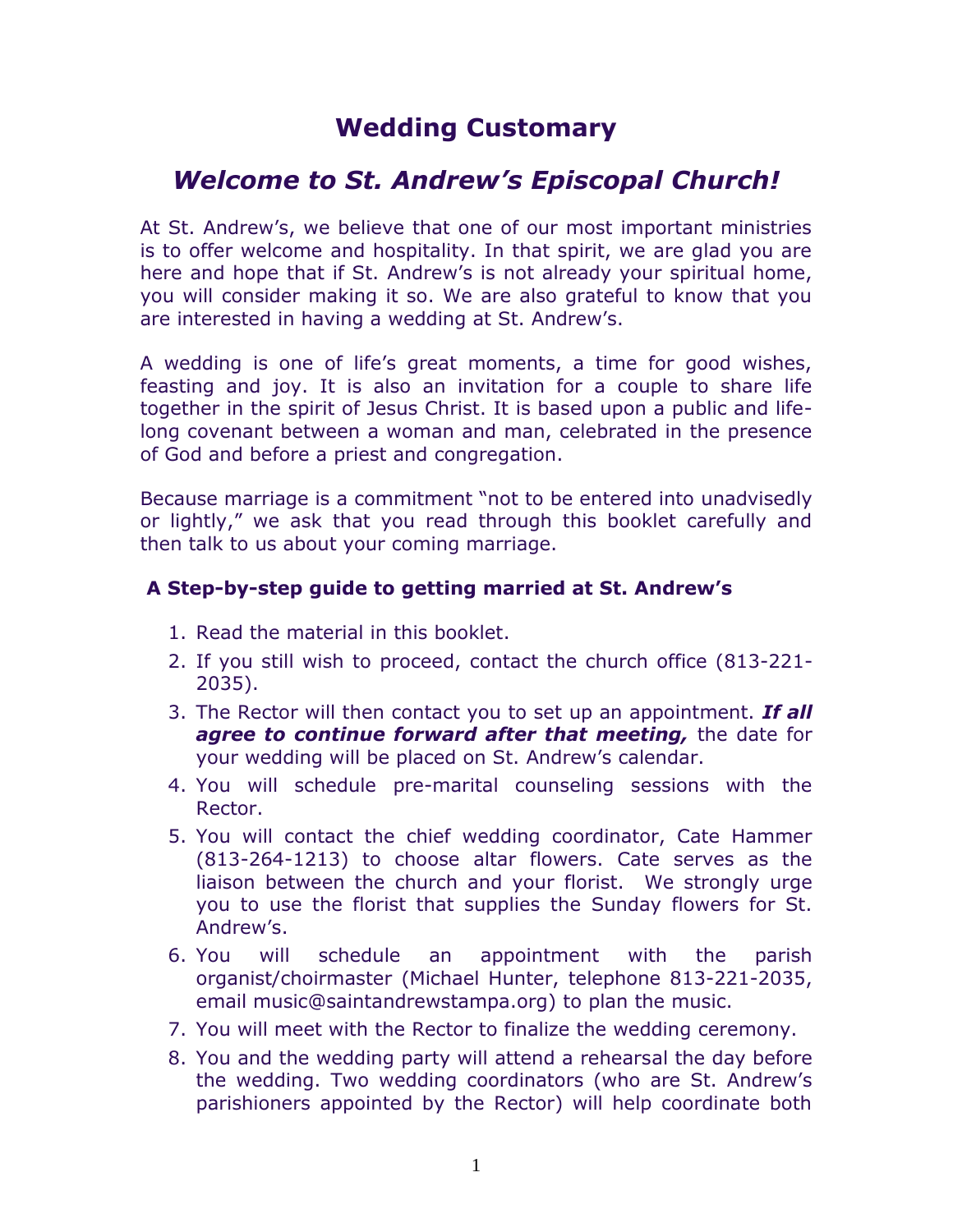the rehearsal and the wedding. The coordinator(s) assigned to your wedding will contact you in advance of the rehearsal in order to ensure that the rehearsal and wedding will run smoothly.

#### *We expect that people will be on time for the rehearsal and the wedding!*

# **What does the Episcopal Church require?**

At least one of the parties to the marriage must be a baptized Christian, and the wedding ceremony must be attested by at least two witnesses (normally the best man and maid of honor). You will meet at least two times with the Rector during the course of your preparation.

### **Do I need to be a member?**

No. However, we do ask that, after you have selected St. Andrew's as the place of your wedding, you worship regularly with us on Sundays or weekdays. We believe that marriage is not just a ceremony in our building, it is part of the community of believers and seekers here. We hope that at some point you would consider becoming members of St. Andrew's Church. Your individual spiritual journeys (and your marriage journey) will be enriched by belonging to a faith community.

We will also consider a wedding here if you are a member at another church which is out-of-town. We understand that sometimes family arrangements make it easier to be married in the family's church rather than the church one is regularly attending. In this case, you may usually make arrangements for the clergyperson in that church to do the pre-marital counseling. In any case, *there are different fees for non-members.*

### **What if I am divorced?**

In the Episcopal Church, we observe the following procedure if you are seeking to be remarried. Clergy, in consultation with the couple, are asked to determine: that there is evidence that the prior marriage has been dissolved by a final judgment or decree of a civil court of competent jurisdiction; and that continuing concern is being shown for the well-being of the former spouse, and of any children. Permission from the Bishop of Southwest Florida is also required.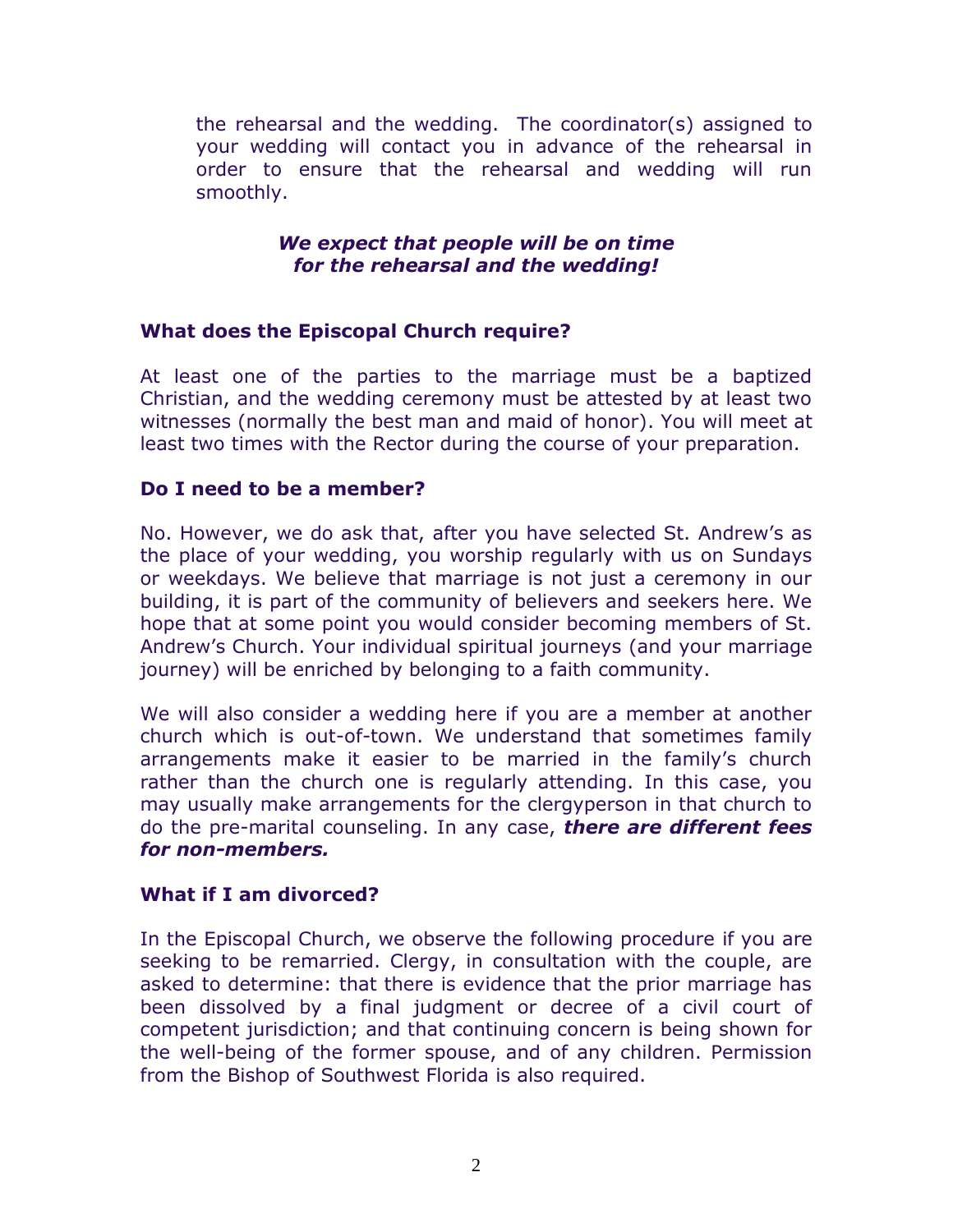*Please note*: It is the policy of the Rector that he will not officiate (or allow St. Andrew's to be used) for a marriage ceremony if either of the parties has been married more than once before.

## **What does the State of Florida require?**

You must obtain a marriage license (which requires proof of identification: birth certificate, passport, driver's license, baptismal certificate). Bring this marriage license with you to the rehearsal.

### **How soon can the wedding be put on the calendar?**

The date will be chosen after your initial meeting with the Rector. Weddings must be scheduled at least 90 days in advance. Rehearsals normally take place at 6:00 p.m. the night before the wedding. Please remember to bring your marriage license, along with your wedding programs and any other decorations, to the rehearsal.

As you plan, please consider that you may arrive up to one hour before the service and stay up to 30 minutes after the wedding. We ask that you take responsibility for being on time.

# **Are there times when weddings cannot take place?**

Weddings are generally celebrated on Saturdays. Weddings are not performed in Lent, because of the penitential nature of that season. If you are not sure of the dates of Lent in a given year, the Rector will be glad to let you know what they are.

### **Who plans the service?**

The Rector works with the bride and groom. All weddings at St. Andrew's are according to the Prayer Book liturgy of The Celebration and Blessing of a Marriage (page 423 of The Book of Common Prayer). No additions or deletions are permitted.

Clergy of other parishes or traditions may assist in the service, but the invitation comes from, and after consultation with, the Rector. We encourage the participation of friends and family in the reading of the lessons. There are options as to which three selections from Scripture will be read at your service.

You choose one of the following Old Testament lessons: [Genesis 1:26-28](http://www.oremus.org/bible/browser.cgi?vnum=no&passage=Genesis+1:26-28) (Male and female he created them)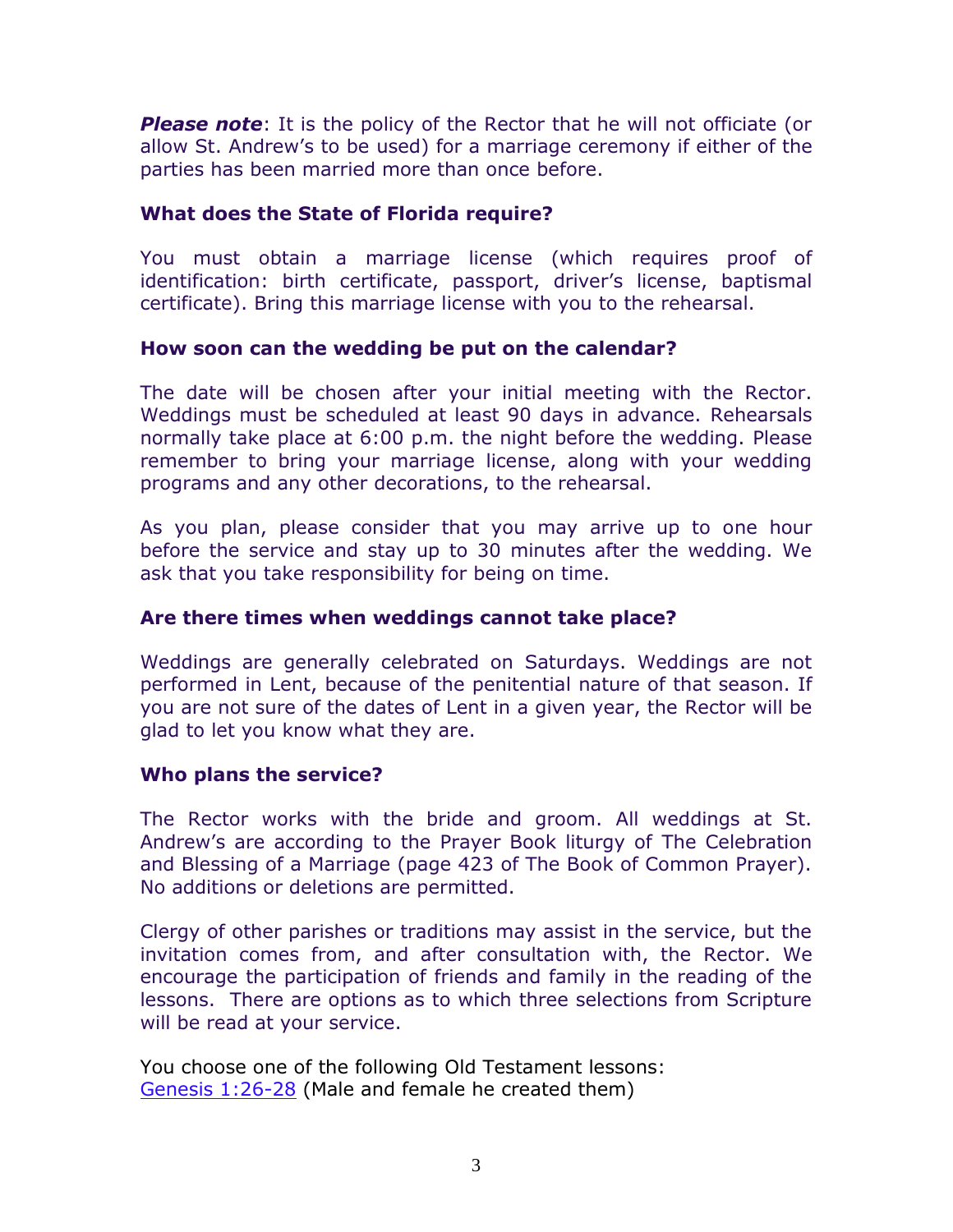[Genesis 2:4-9, 15-24](http://www.oremus.org/bible/browser.cgi?vnum=no&passage=Genesis+2:4-9,15-24) (A man cleaves to his wife and they become one flesh)

[Song of Solomon 2:10-13; 8:6-7](http://www.oremus.org/bible/browser.cgi?vnum=yes&passage=Song+2:10-13;8:6-7) (Many waters cannot quench love) [Tobit 8:5b-8](http://justus.anglican.org/resources/bcp/Tobit.htm) (*New English Bible*) (That she and I may grow old together)

You choose one of the following New Testament lessons:

[1 Corinthians 13:1-13](http://www.oremus.org/bible/browser.cgi?vnum=yes&passage=1+Corinthians+13:1-13) (Love is patient and kind)

[Ephesians 3:14-19](http://www.oremus.org/bible/browser.cgi?vnum=yes&passage=Ephesians+3:14-19) (The Father from whom every family is named) [Ephesians 5:1-2, 21-33](http://www.oremus.org/bible/browser.cgi?vnum=yes&passage=Ephesians+5:1-2,21-33) (Walk in love, as Christ loved us) [Colossians 3:12-17](http://www.oremus.org/bible/browser.cgi?vnum=yes&passage=Colossians+3:12-17) (Love which binds everything together in harmony)

[1 John 4:7-16](http://www.oremus.org/bible/browser.cgi?vnum=yes&passage=1+John+4:7-16) (Let us love one another for love is of God)

You also select one of the following Gospel passages (to be read by the priest):

[Matthew 5:1-10](http://www.oremus.org/bible/browser.cgi?vnum=yes&passage=Matthew+5:1-10) (The Beatitudes)

[Matthew 5:13-16](http://www.oremus.org/bible/browser.cgi?vnum=yes&passage=Matthew+5:13-16) (You are the light...Let your light so shine) [Matthew 7:21, 24-29](http://www.oremus.org/bible/browser.cgi?vnum=yes&passage=Matthew+7:21,24-29) (Like a wise man who built his house upon the rock) [Mark 10:6-9, 13-16](http://www.oremus.org/bible/browser.cgi?vnum=yes&passage=Mark+10:6-9,13-16) (They are no longer two but one)

[John 15:9-12](http://www.oremus.org/bible/browser.cgi?vnum=yes&passage=John+15:9-12) (Love one another as I have loved you)

We will be happy to provide a simple program for the wedding at no extra cost to you. However, most couples prefer to create their own programs.

# *Our experience is that these next two areas tend to cause needless misunderstandings and conflicts. Please read these sections carefully.*

# **What about music?**

The parish organist/choirmaster will work with you (or assign another musician) to discuss options and to begin planning. Music at St. Andrew's is some of the finest in the city. Our organist will be creative and flexible when helping you choose the best music for your wedding. Bring your ideas and preferences to him.

Because of the sacred nature of the Marriage Rite, music outside of the sacred repertoire (popular songs, show tunes, etc.) is best included in your reception. St. Andrew's organist/choirmaster must be consulted and give consent if other musicians are to be invited. *The music of the service is ultimately at the discretion of the Rector, in consultation with the organist/choirmaster.*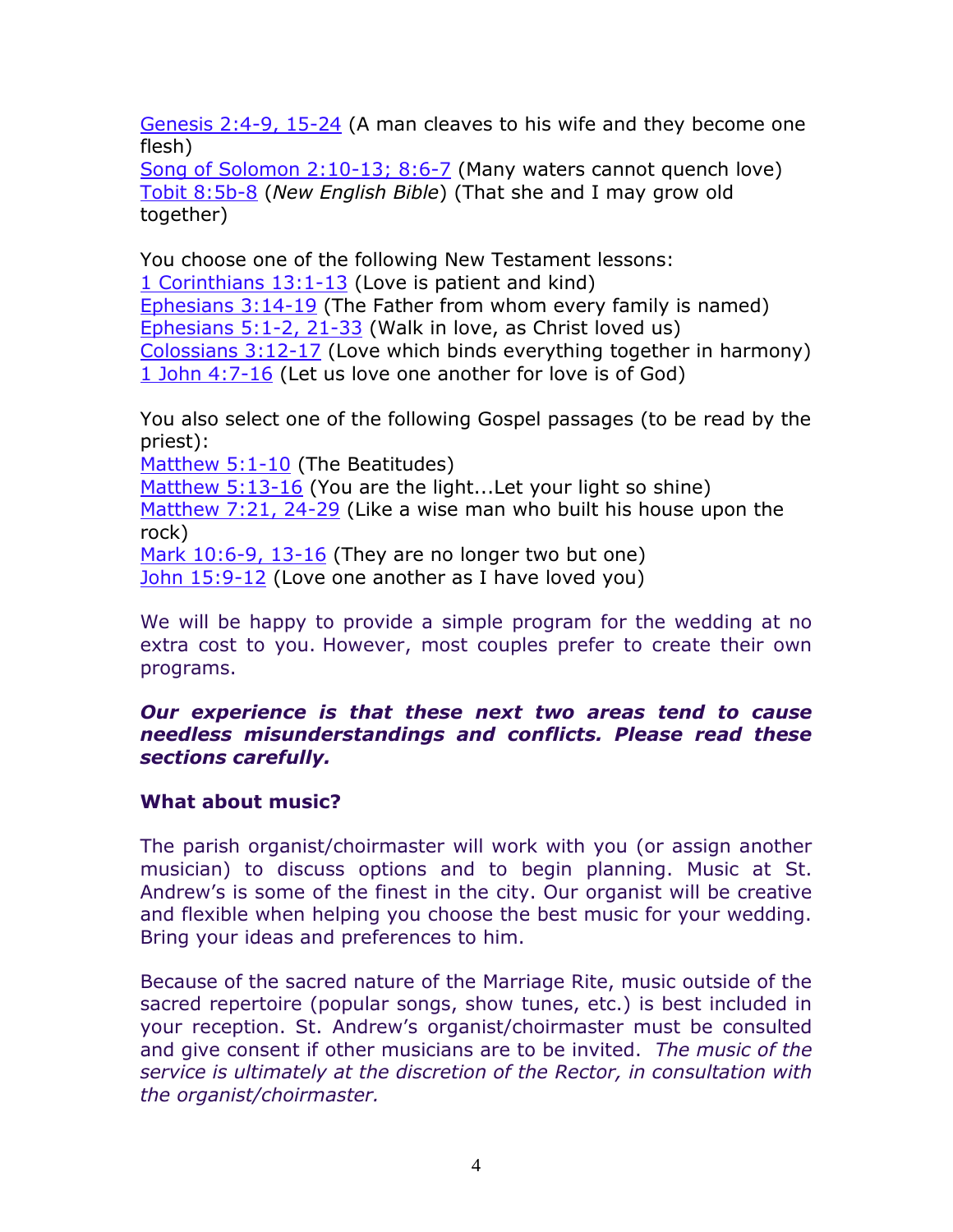#### **What about photography or video?**

We strive to maintain a joyful yet worshipful atmosphere in the wedding service. Good professional photographers understand this, and they will agree to minimize distractions and respect the sacred nature of the building and the liturgy.

The best way to photograph wedding participants *is before or after the service.* Weather permitting, the courtyard makes an excellent area for group pictures before the wedding. Please remember that those who are in charge of securing the building will be ready to leave 30 minutes after the wedding service is over.

**No photographs** of any kind may be taken in the church during the service. *Please tell friends and relatives not to use cameras or to stand up in the middle of the service to take a picture.* It is disruptive to the service and does not respect the sacredness of the ceremony or building. Photographs may be taken in the church during the 30 minute period following the service.

Videotaping is permitted during the service, with available light only, with the videographer positioned in a stationary place (no movement allowed).

We also require that the following announcement be prominently listed in your wedding program: *No photography of any kind is allowed during the wedding ceremony*.

### **Who does the flowers and decorations?**

You are required to have flowers on the high altar and chapel altar at your expense. You are strongly urged to use the florist that supplies the Sunday altar flowers at St. Andrew's. In any case, all flower arrangements must be made in consultation with Cate Hammer, the chief wedding coordinator (813-264-1213).

The florist must use St. Andrew's brass vases, which are not permitted to leave the church.

The high altar is white marble – so an all white arrangement is not recommended. The two high altar vases are each 14" high and overall height of an arrangement may not exceed 36". It is best if the flowers are in an 11" white design tray (flat bottom - not curved) using floral foam. The foliage of the arrangement for the high altar should be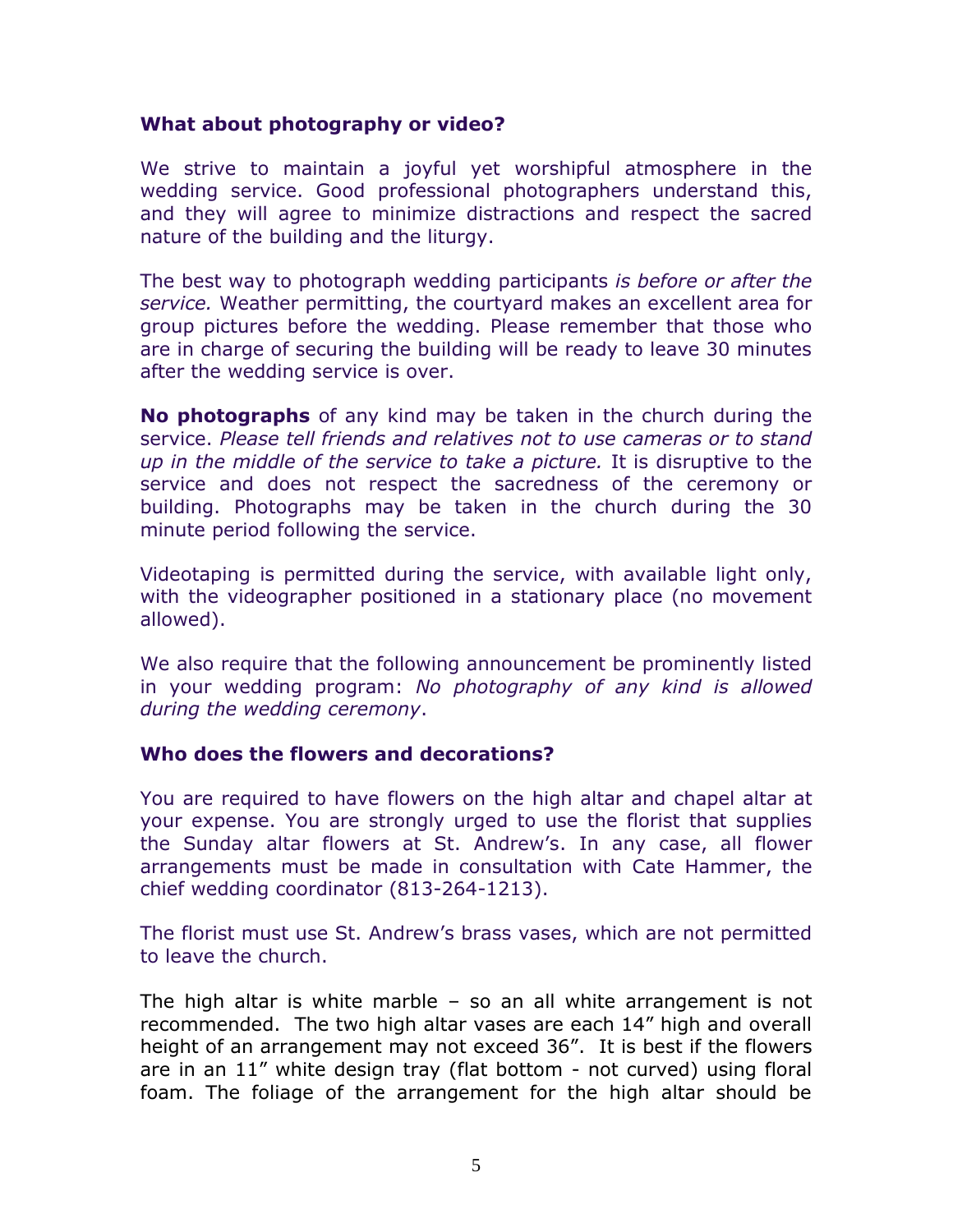approximately  $24$ "h  $\times$   $24$ "w. This insures that the flowers will be of sufficient height and width to look appropriate on the altar.

The two chapel altar vases are each 10" high and arrangements may not exceed 27" in height (no higher than the crossbeam on the altar cross). It is best if the flowers are in an 8" white design tray (flat bottom - not curved) using floral foam. The foliage of the arrangement for the chapel altar should be approximately  $12<sup>m</sup>$  x  $12<sup>m</sup>$ w. This insures that the flowers will be of sufficient height and width to look appropriate on the altar.

The flowers on both the high altar and chapel altar are left in place for the following Sunday's services, in thanksgiving for the wedding.

*There are to be no ribbons or bows on the altar flowers, nor are any artificial or dyed flowers allowed. Only flowers are to be on the altar – no statues, pictures, mementos, etc.* 

The use of aisle candles and pew bows are permitted. Aisle candles and stands are not available through the church but must be rented, installed, and removed by the wedding party.

There are 88 spaces for window candles. These candles must be dripless, tapered and at least 12 inches long. Such candles need to be unwrapped prior to the rehearsal and installed by the wedding party during the rehearsal.

All decorations (outside of altar flowers) must be removed within 30 minutes after the wedding.

All flowers (including those carried by the wedding party) are provided through a florist of your choice and paid for by you. If you wish to have pew bows or flowers on the pews, you may make those arrangements with the florist.

No aisle cloth or runner is allowed. This prevents the possibility of any tripping as the wedding party processes down the aisle.

**Please Note:** We do not throw flower petals, rice, confetti, bird seed or any other similar substance within or without the church building.

*Final decisions about decorations and their placement are at the discretion of the Rector.*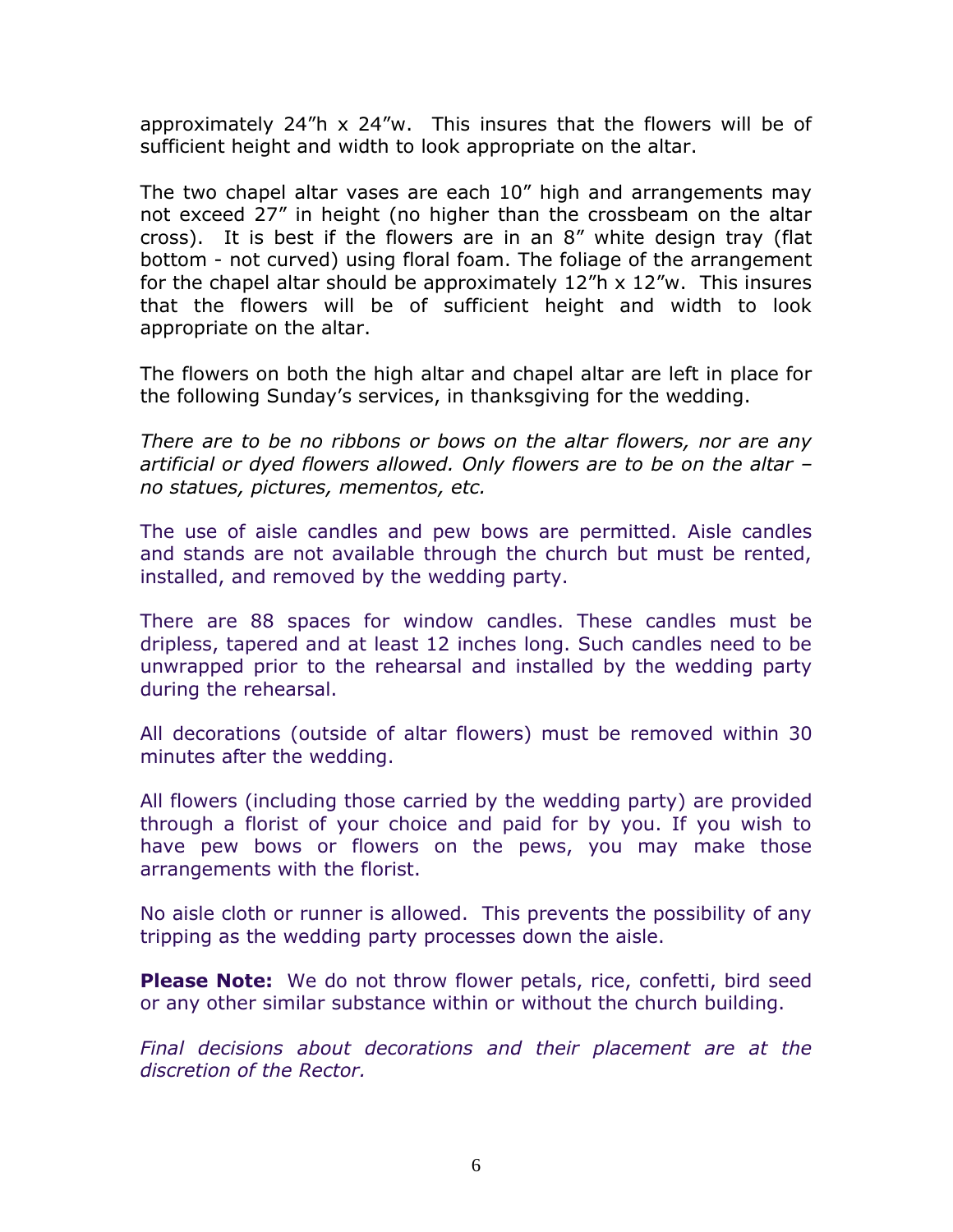**No alcoholic beverages** of any kind are permitted in the church, parish hall, or parking lot during either the rehearsal or on the wedding day. Also, your wedding may coincide or overlap with other parish activities. We ask that you share the facilities in a courteous and appropriate manner.

#### **Does the Episcopal Church use a unity candle?**

No. There is no ceremony of a Unity Candle in the Celebration and Blessing of a Marriage in the Episcopal Church. It is suggested that this ceremony might take place at the reception.

#### **What are the fees?**

When we meet with couples planning weddings, we often find that careful lists have been made of the costs: reception site, food, and drinks; florists and photographers; clothing and limousines. Where is the church on that list? We would ask: what value do *you* put on this item?

The basic set fees for weddings are:

# **Pledging Members........................................... \$700.00** These fees include the following: **Organist**  Wedding Coordinators Pre-marital Counseling

Altar Guild

Sexton

# **Non-Members................................................. \$1,300.00**

These fees include the following:

**Clergy** 

Organist

Wedding coordinators

Pre-marital counseling

Altar Guild

Sexton

Church utilities

Rector's Discretionary Account